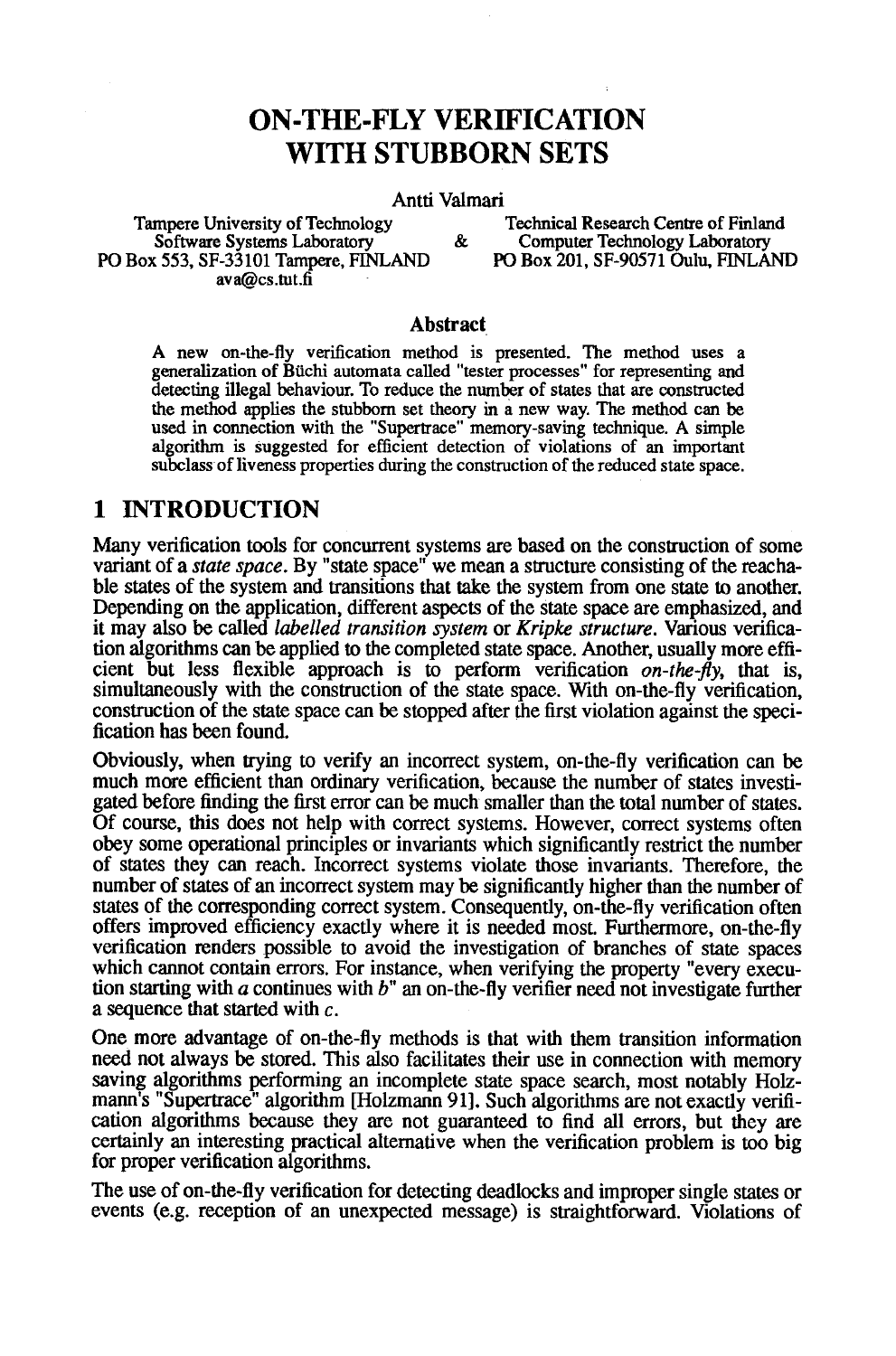more complicated safety properties can be detected by encoding the property as a tester process which issues a single-state error condition when it has detected an improper sequence of actions. This, too, is standard technology. An algorithm which facilitates the use of on-the-fly verification for arbitrary linear temporal properties was described in [Courcoubetis & 90]. It uses so-called *Biichi automata* as tester processes. The basic idea of a Büchi automaton is that a sequence of actions is accepted (actually, deemed illegal in this application) if it may cause the automaton to go infinitely often through some state in a pre-specified set of states. Also multiple acceptance sets (i.e., each set should be visited infinitely often) can be treated with the techniques in [Courcoubetis  $\&$  90]. In the article, the Büchi automaton is synchronized with every transition of the system under analysis.

*The stubborn set* method is another technique for improving the efficiency of state space -based verification. It is based on the fact that in concurrent systems, the total effect of a set of actions is often independent of the order in which the actions are taken. The stubborn set method has been developed and explained in more than ten works since 1988, the most important of which are [Valmari 88, 89a, 89b, 90 and 92]. Related ideas have been presented by other researchers, including [Godefroid 90, & 91a, & 91b] and [Holzmann & 92].

The first application of stubborn sets was the detection of deadlocks and non-termination [Valmari 88, 89a]. This algorithm can easily be applied to on-the-fly verification. In [Valmari 89b] stubborn sets were used to detect illegal single events. The technique developed there is based on on-the-fly division of the state space into strong components. So it is amenable to on-the-fly detection of illegal events, but it cannot easily be used in connection with "Supertrace". Later stubborn sets were used, among other things, to construct reduced state spaces which are "as good as" the ordinary state spaces for the verification of stuttering-invariant linear temporal properties [Valmari 90], and CSP [Hoare 85] and CFFD [Valmari & 91] process algebraic semantic models [Valmari 92]. These techniques are not on-the-fly.

The article [Godefroid 90] presents an on-the-fly verification method for checking language containment, where both languages are represented by Petri nets generating them. The method is based on somewhat strict assumptions about the Petri net specifying the larger language. The paper [Godefroid & 91a] tries to combine Godefroid's version of stubborn set approach to Buchi automata to obtain an on-the-fly stubborn set -like method for general linear temporal properties. However, the combination proved problematic; the algorithm in the paper does not work as intended and has been modified later. Also, not all subtasks within the algorithm have been given on-the-fly solutions. In [Godefroid & 91b] general safety properties are verified with a technique suitable for on-the-fly use and "Supertrace". The error detection problem is transformed to the deadlock detection problem by using tester processes, and by adding extra transitions to every loop of certain processes of the system. Another, simpler and perhaps also more efficient technique suitable for safety properties was presented, in [Holzmann & 92]. It is related to and apparently less powerful than the technique in [Valmari 89b], because the latter performs a more careful and thus less wasteful analysis for ensuring that every process is investigated "far enough". The [Holzmann & 92] technique has, however, the advantage of being well amenable to "Supertraee".

The goal of this article is to combine stubborn sets and on-the-fly verification better than before. Firstly, we use a new technique for ensuring that every process is investigated "far enough": we let the property being verified guide the investigation. We believe that this new technique makes our algorithm more powerful than those in [Holzmann & 92] and [Valmari 89b], while still applicable with "Supertrace". Secondly, we present what we believe to be a working combination of stubborn set -like techniques and Bfichi automata. The combination can be used in connection with the [Courcoubetis & 90] algorithm and "Supertrace". The key problem in such a combina-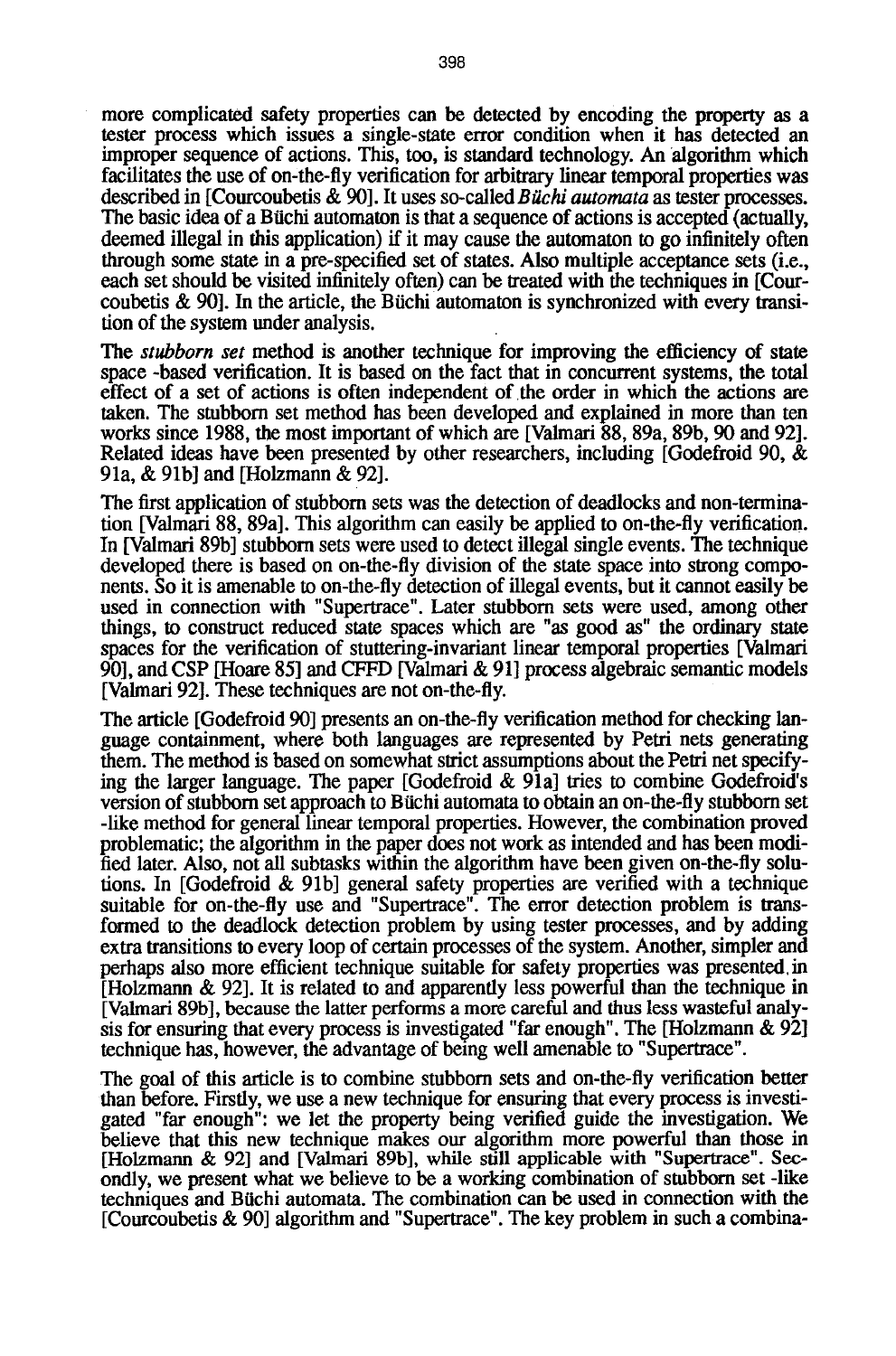tion is that synchronizing the Biichi automaton to every action of the system makes all transitions dependent on each other and, consequently, prevents any reduction obtainable from the use of independency. On the other hand, incomplete synchronization creates fairness problems between the system and the Biichi automaton. We solve these problems by using a special kind of acceptance states for infinite sequences in which the system runs forever without synchronization, and by forbidding the Büchi automaton from running around forever on its own. Thirdly, we present a simple algorithm for checking certain liveness properties. The algorithm is less powerful than the [Courcoubetis & 90] algorithm, but it is (we believe) simpler and faster, and it is powerful enough to handle divergence detection in the sense of CSP and CFFD theories. For simpficity, in this article we concentrate on the verification of properties which talk about action sequences, although our techniques can be applied to stuttering-invariant properties of state sequences as well.

# 2 THEORETICAL BACKGROUND

In this work we assume that a concurrent system can be thought of as a collection of parallel *processes.* Each process has an *alphabet* listing the set of *actions* it is interested in, and processes communicate by executing synchronously common actions. The behaviour of a process may be represented as a structure known as the *state space,*  which consists of all states of the process together with all transitions the process can make between those states. For simplicity, we do not bother to enforce a distinction between a process and its state space, but define a graph-like structure which we call "process", "state space", or "labelled transition system" depending on the context.

**Definition 2.1** A *process* is the quadruple  $(S, \Sigma, \Delta, \textit{si})$ , where

- 9 S is a finite set of *states,*
- $\cdot$   $\Sigma$  is a finite *alphabet*,
- $\Delta \subset S \times \Sigma \times S$  is the set of *transitions*, and
- $\bullet$   $si \in S$  is the *initial state*.
- $\Box$

Notation for talking about finite and infinite action sequences a process can execute, and the set of states it can reach, is introduced in the following definition.

**Definition 2.2** Let  $P = (S, \Sigma, \Delta, si)$  be a process.

- $s \rightarrow s'$  iff  $(s, a, s') \in \Delta$ .
- $s_0$  --- $a_1 \rightarrow s_1$  --- $a_2 \rightarrow \ldots$  --- $a_n \rightarrow s_n$  iff  $s_{i-1}$  --- $a_i \rightarrow s_i$  for  $1 \le i \le n$ .
- $s_0$  -- $a_1 \rightarrow s_1$  -- $a_2 \rightarrow \dots$  iff  $s_{i-1}$  -- $a_i \rightarrow s_i$  for  $i \ge 1$ .
- $s = a_1 a_2 \ldots a_n \rightarrow s'$  iff there are  $s_0, s_1, \ldots, s_n$  such that  $s_0 \rightarrow s_1 \rightarrow s_1 \rightarrow s_2 \rightarrow \ldots$  $-a_n \rightarrow s_n$ ,  $s_0 = s$ , and  $s_n = s'$ .
- $s a_1 a_2 \dots a_n \rightarrow \text{iff}$  there is s' such that  $s a_1 a_2 \dots a_n \rightarrow s'.$
- $s \rightarrow a_1 a_2 \dots \rightarrow \text{iff}$  there are  $s_0, s_1, \dots$  such that  $s_0 \rightarrow a_1 \rightarrow s_1 \rightarrow a_2 \rightarrow \dots$  and  $s_0 = s$ .
- $reach(P) = \{ s \in S \mid \exists n \geq 0: \exists a_1, a_2, ..., a_n \in \Sigma: si-a_1a_2...a_n \rightarrow s \}.$ *g*
- $norm(P) = (S', \Sigma, \Delta', s_i)$ , where  $S' = reach(P)$  and  $\Delta' = \{ (s, a, s') \in \Delta \mid s \in S' \}$ .  $\bullet$
- $\overline{\Pi}$

A system consisting of two or more processes connected in parallel may execute an action if and only if all processes interested in that action may execute it.

Definition 2.3 Let  $P_1 = (S_1, \Sigma_1, \Delta_1, si_1), P_2 = (S_2, \Sigma_2, \Delta_2, si_2), ..., P_h = (S_h, \Sigma_h, \Delta_h, si_h)$ be processes. The *parallel composition* of  $P_1, P_2, ..., P_h$  is denoted by  $P_1 \parallel P_2 \parallel ... \parallel$  $P_h$ , and it is the process  $(S, \Sigma, \Delta, \overline{si})$  such that

• 
$$
S = S_1 \times S_2 \times \ldots \times S_h
$$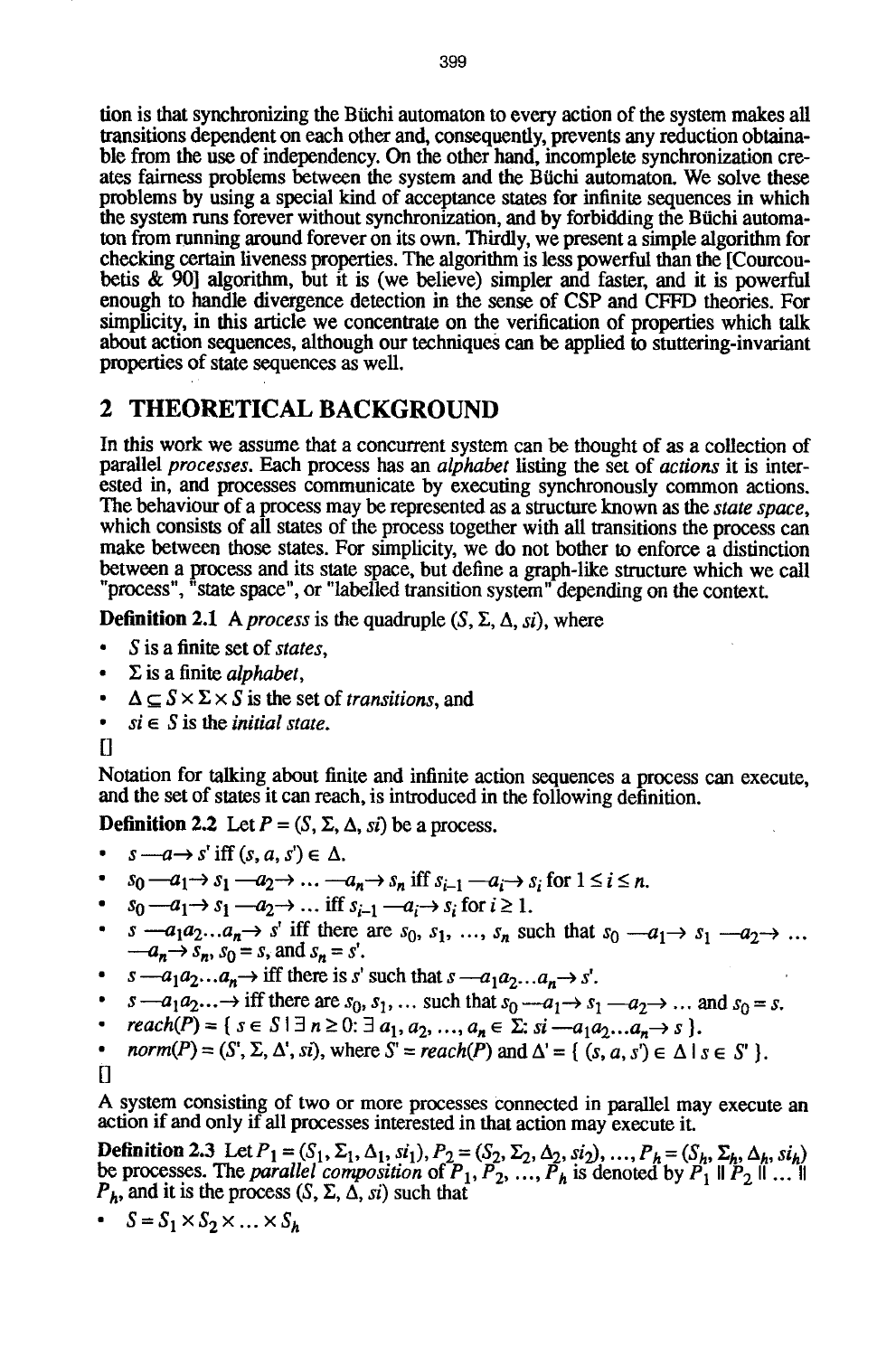- $\Sigma = \Sigma_1 \cup \Sigma_2 \cup ... \cup \Sigma_h$ <br>•  $(s \cap s') \in \Lambda$  where  $s = \ell$
- $(s, a, s') \in \overline{\Delta}$  where  $s = (s_1, s_2, ..., s_h) \in S$ ,  $s' = (s'_1, s'_2, ..., s'_h) \in S$  and  $a \in \Sigma$  if and only if  $(s_i, a, s'_i) \in \Delta_i$  for all i such that  $a \in \Sigma_i$ , and
	- $s_i = s'_i$  for other values of i
- $si = (si_1, si_2, ..., si_h)$

 $\mathsf{I}$ 

We assume that not all actions of a process are directly interesting from the point of view of the properties that we wish to verify. Therefore, we assume that a set  $\Sigma_{\nu is}$  of *visible* actions has been defined. The properties of a process that we are interested in are stated in terms of the sequences of visible actions corresponding to execution sequences of the process, together with some indirect information about invisible actions. We denote the empty string by  $\varepsilon$ , and  $A^*$  and  $A^{\infty}$  denote the sets of finite and infinite strings of elements of A, respectively.

**Definition 2.4** Let  $P = (S, \Sigma, \Delta, st)$  be a process, and  $\Sigma_{vis} \subseteq \Sigma$  the set of visible actions. Let  $\sigma \in \Sigma_{\nu i s}^*$ ,  $\xi \in \Sigma_{\nu i s}^* \cup \Sigma_{\nu i s}$ , and  $A \subseteq \Sigma_{\nu i s}$ .

- If  $\rho \in \Sigma^* \cup \Sigma^{\infty}$ , then vis( $\rho$ ) is  $\rho$  with all elements not in  $\Sigma_{vis}$  removed.
- $s = \sigma \Rightarrow s'$  iff  $\exists \rho \in \Sigma^* : s \longrightarrow \rho \rightarrow s' \land vis(\rho) = \sigma$ .
- $s = \xi \Rightarrow \text{ iff } \exists \rho \in \Sigma^* \cup \Sigma^{\infty}: s \longrightarrow \rightarrow \land vis(\rho) = \xi.$
- If  $s \in S$ , then  $next(P, s) = \{ a \in \Sigma \mid s \rightarrow a \rightarrow \}$ . If P is obvious from the context, we may write *next(s)* instead of *next(P, s).*
- $tr(P) = \{ \sigma \in \Sigma_{vis}^* \mid si = \sigma \Rightarrow \}$  is the set of *traces* of *P*.
- *9 inftr(P)* = {  $\xi \in \Sigma_{vis}$   $\rightarrow$  *I si* =  $\xi \Rightarrow$  } is the set of *infinite traces* of *P*.
- $\bullet$  divtr(P) = {  $\sigma \in \Sigma_{vis}^*$  1  $\exists \rho \in \Sigma^*$ :  $s \rightarrow \rho \rightarrow \land vis(\rho) = \sigma$  } is the set of *divergence traces* of P. Equivalently,
- $divtr(P) = \{ \sigma \in \Sigma_{vis}^* \mid \exists s: si = \sigma \Rightarrow s \land \exists \rho \in (\Sigma \Sigma_{vis})^{\infty}: s \longrightarrow \}$ .
- $sfail(P) = \{ (\sigma, A) \mid A \subseteq \Sigma_{vis} \land \exists s: si = \sigma \Rightarrow s \land next(s) \subseteq \Sigma_{vis} A \}$  is the set of *stable failures* of P.

 $\mathsf{I}$ 

Except two remarks, our notions of traces etc. are standard notions in process algebraic theories. First, process algebraic theories typically use one special symbol "x" to denote all actions that are not visible, and there is a special *hiding* operator which transforms visible actions to  $\tau$ . In our context, however, it is technically simpler (e.g. Definitions 2.3 and 2.5) to allow distinct names for invisible actions, and to specify explicitly which actions are invisible. This does not imply loss of generality, because all  $\tau$ :s can be made unique by subscribing them with the name of the process executing the  $\tau$  (details of this are explained in [Valmari 92]). Second, from the two commonly used notions of failures we chose the *stable* one. That is, it is not possible to execute an invisible action in the state s in the definition of *sfail.* 

Traces of P correspond to finite executions of P. Infinite traces and divergence traces correspond to infinite executions with infinite and finite numbers of visible actions, respectively. Stable failures give information about the ability of P to deadlock in different environments. In particular, an isolated  $P$  can deadlock after the trace  $\sigma$  if and only if  $(\sigma, \Sigma_{vis}) \in \text{stail}(P)$ .

In the remainder of this section we repeat those facts of the stubborn set theory which are important for understanding the rest of this article. A detailed account of the stubborn set method for synchronous systems is found in [Valmari 92]. First the definition of stubborn sets: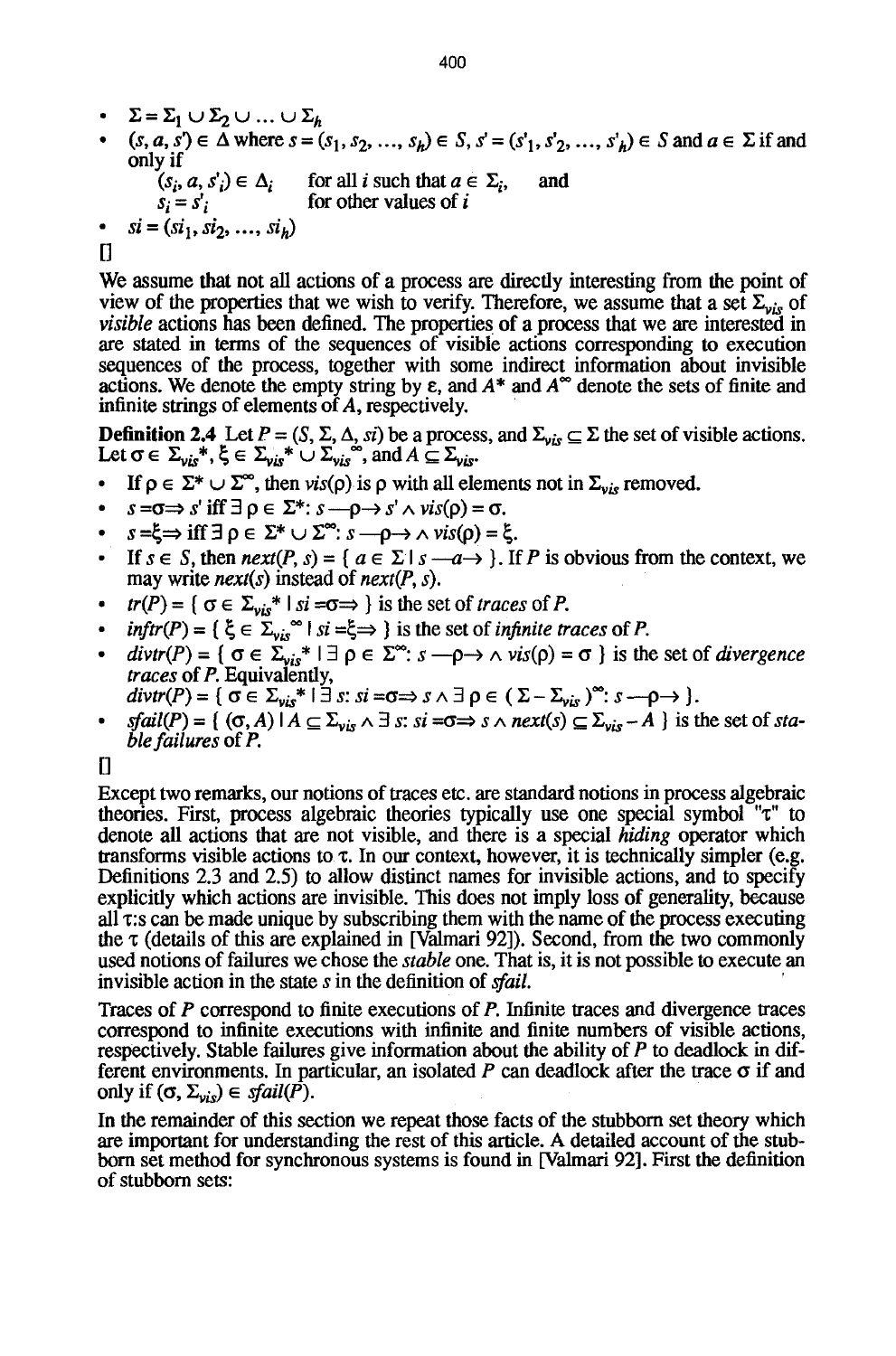**Definition 2.5** Consider the system  $P_1 \parallel P_2 \parallel ... \parallel P_h$  with the notation from Definition 2.3. Let  $s = (s_1, s_2, ..., s_h) \in S$  and  $A \subseteq \Sigma$ .

- $\ddot{A}$  is *semistubborn* at *s*, iff  $\forall a \in \ddot{A}$ : (1)  $\land$  (2), where  $(1) \neg (s-a \rightarrow) \Rightarrow \exists i \in \{1,2, ..., h\}: a \in \Sigma_i \land a \notin next(P_i, s_i) \land next(P_i, s_i) \subseteq A$  $(2)$   $s \rightarrow 0 \rightarrow \forall i \in \{1, 2, ..., h\}: a \notin \Sigma_i \vee \textit{next}(P_i, s_i) \subseteq A$
- $\ddot{A}$  is *stubborn* at *s*, iff it is semistubborn at *s*, and  $\exists a \in \ddot{A}$ :  $s \rightarrow a \rightarrow a$ .

 $\prod$ 

That is, a semistubborn set is a set of actions designed so that (1) to enable a disabled action in the set it is necessary to execute at least one action in the set, and (2) enabled actions in the set are independent of (i.e. participated by separate processes from) enabled actions outside the set. Also, a (semi)stubborn set remains (semi)stubborn when an outside action occurs. From these facts it is possible to show the following theorem, which says that actions belonging to a currently semistubborn set can be swapped with outside actions in certain ways.

**Theorem 2.6** Consider the system  $P_1 \parallel P_2 \parallel ... \parallel P_h = (S, \Sigma, \Delta, \text{si}).$  Let  $s_0 \in S, A \subseteq \Sigma$ be a semistubborn set of actions at  $s_0$ , and let  $a \in A$  and  $a_1, a_2, ..., a_n, ... \notin A$ .

- $\bullet$  If  $s_0 a_1 a_2 \dots a_n \rightarrow s_n$  and  $s_n a \rightarrow s'_n$ , then there is  $s'_0$  such that  $s'_0$  --a<sub>1</sub>a<sub>2</sub>...a<sub>n</sub> $\rightarrow$   $s'_n$  and  $s_0$  --a- $\rightarrow$   $s'_0$ .
- $\cdot$  If  $s_0 a_1 a_2 \dots a_n \rightarrow s_n$  and  $s_0 a \rightarrow s'_0$ , then there is  $s'_n$  such that  $s'_0 = a_1 a_2 \dots a_n \rightarrow s'_n$  and  $s_n = a \rightarrow s'_n$ .

• If 
$$
s_0
$$
— $a_1a_2...$ → and  $s_0$ — $a \rightarrow s'_0$ , then  $s'_0$ — $a_1a_2...$ →.

 $\mathsf{u}$ 

Therefore, if  $\ddot{A}$  is stubborn at the state we are currently at, then all states reachable through an action sequence containing at least one action from  $\hat{A}$  are reachable even if we currently execute only actions from  $\tilde{A}$  and postpone the execution of other actions. This idea is formalized in the following construction of a *reduced state space.* 

**Definition 2.7** Let  $P = P_1 \parallel P_2 \parallel ... \parallel P_h = (S, \Sigma, \Delta, si)$  be a parallel composition of processes. A *stubborn set generator* of  $P_1 \parallel P_2 \parallel ... \parallel P_h$  is a function A:  $S_1 \times S_2 \times ... \times P_h$  $S_h \rightarrow 2^2$  such that if s is not a deadlock state of P, then  $A(s)$  is stubborn at s. We write  $s \sim a \sim s'$ , if  $(s, a, s') \in \Delta$  and  $a \in \mathring{A}(s)$ . The *reduced state space* of P determined by  $\mathring{A}$ is the 4-tuple  $(S_{\tilde{A}}, \Sigma, \Delta_{\tilde{A}}, s_i)$ , where

 $S_{\vec{A}}$  is the smallest set such that  $si \in S_{\vec{A}}$ , and, if  $s \in S_{\vec{A}}$  and  $s \sim a \sim s'$ , then  $s' \in S_{\vec{A}}$ .

• 
$$
\Delta_{\vec{A}} = \{ (s, a, s') \in S_{\vec{A}} \times \Sigma \times S_{\vec{A}} \mid s \sim a \rightarrow s' \}
$$

That is, the reduced state space of a system is otherwise the same as the ordinary state space of the system, but at every state s, only the actions in  $\tilde{A}(s)$  are used to construct output transitions and successor states of s. It is fairly obvious from the construction that any reduced slate space of a system is contained by the ordinary state space of the system.

**Theorem 2.8** If *norm*(P) = (S',  $\Sigma$ ,  $\Delta'$ , si), and ( $S_{\overline{A}}$ ,  $\Sigma$ ,  $\Delta_{\overline{A}}$ , si) is the reduced state space of P determined by a stubborn set generator A of P, then  $S_{\mathcal{A}} \subseteq S'$  and  $\Delta_{\mathcal{A}} \subseteq \Delta'$ .

What can we say about a system, given its reduced slate space? Actually, not much. The reduced state space as defined above is guaranteed to preserve only terminationoriented properties of the system.

**Theorem 2.9** Let  $P = (S, \Sigma, \Delta, s\hat{i})$ , and let  $P_{\vec{A}} = (S_{\vec{A}}, \Sigma, \Delta_{\vec{A}}, s\hat{i})$  be a reduced state space of P.

 $s \in reach(P)$  and  $next(P, s) = \emptyset$  if and only if  $s \in S_{\tilde{A}}$  and  $next(P_{\tilde{A}}, s) = \emptyset$ (i.e. the ordinary and reduced state space contain exactly the same deadlocks).

 $\prod$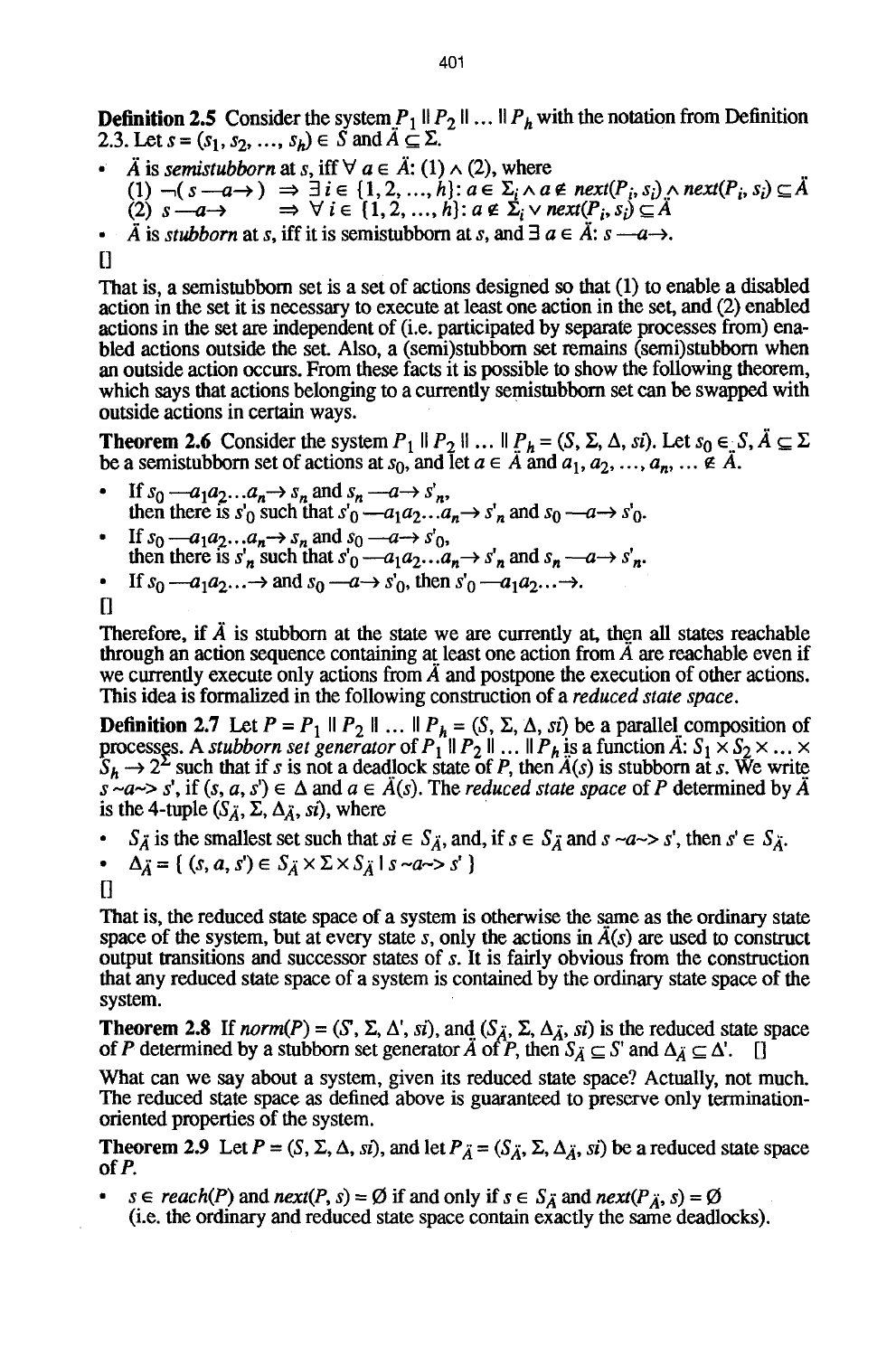P may execute an infinite action sequence if and only if  $P_{\lambda}$  contains an infinite action sequence.

 $\Box$ 

Properties other than those given in Theorem 2.9 cannot be decided from the reduced state space because of the so-ealled "ignoring problem": after detecting that some component processes may run in a loop without synchronizing with the rest of the system, the construction in Definition 2.7 may terminate without investigating the remaining processes. To ensure that all processes are investigated "far enough" it is necessary to further constrain the reduced state space construction. Some ways of doing this were mentioned in the introduction. One more approach, tuned directly to the needs of onthe-fly verification, will be given in Theorem 4.1.

## **3 TESTER PROCESSES**

We intend to check against four kinds of unwanted properties of a process:

- illegal traces,
- illegal infinite traces,
- illegal divergence traces, and
- illegal stable failures.

Because any prefix of a trace is a trace, we will treat a continuation of an illegal trace as illegal. Similarly, if  $(\sigma, A)$  is an illegal stable failure and  $A \subseteq B$ , then  $(\sigma, B)$  is an illegal stable failure.

We will represent the illegal traces etc. with the aid of a *tester process*. A tester process resembles an ordinary process, but its states have special meanings that are described soon. The verification will be performed by connecting the tester process in parallel with the system, constructing a subset of the reachable states of the combination, and analysing the states and their relationships in a certain way explained soon. The formal definition of tester process is as follows:

**Definition 3.1** Let  $\Sigma_{vis}$  be the set of visible actions. The tuple  $T = (S_T, \Sigma_T, \Delta_T, \overline{si_T}, S_O, \overline{si_T}, \overline{si_T}, \overline{si_T}, \overline{si_T}, \overline{si_T}, \overline{si_T}, \overline{si_T}, \overline{si_T}, \overline{si_T}, \overline{si_T}, \overline{si_T}, \overline{si_T}, \overline{si_T}, \overline{si_T}, \overline{si_T}, \overline{si_T}, \overline{si_T}, \overline{si_T},$  $S_R$ ,  $S_D$ ,  $S_L$ ,  $S_{\infty}$ ) is a *tester*, if the following hold:

- $P_T = (S_T, \Sigma_T, \Delta_T, si_T)$  is a process.
- $\Sigma_T = \Sigma_{vis} \cup {\tau}$ , where  $\tau$  is a so far unused symbol.
- $S_R \cup S_D \cup S_L \cup S_\infty \subseteq S_T$ , and  $S_O = S_T (S_R \cup S_D \cup S_L \cup S_\infty)$ .
- **9**  $\Delta_T$  contains no  $\tau$ -loops, i.e. there are no  $n \geq 1$  and  $s_0, s_1, ..., s_n \in S_T$  such that  $(s_0, \tau, s_1), (s_1, \tau, s_2), ..., (s_{n-1}, \tau, s_n) \in \Delta_T$  and  $s_n = s_0$ .

If  $(s, \tau, s') \in \Delta_T$ , then  $s \notin S_D$ , i.e. states in  $S_D$  have no  $\tau$ -labelled output transitions. The elements of  $\bar{S}_0$  to  $S_{\infty}$  are called *ordinary states, reject states, deadlock monitor states, livelock monitor states, and infinite trace monitor states, respectively.*  $\Box$ 

Reject states, deadlock monitor states, livelock monitor states and infinite trace monitor states are used to specify and detect illegal traces, illegal stable failures, illegal divergence traces and illegal infinite traces, respectively.

**Definition 3.2** Let T be a tester. We use the notation from Definition 3.1. Let  $\sigma$  $\Sigma_{\text{vis}}^*$ ,  $\xi \in \Sigma_{\text{vis}}^{\text{se}}$  and  $A \subseteq \Sigma_{\text{vis}}$ .

- **9** (*risan illegal trace, iff it has a prefix*  $\sigma'$  *such that*  $\exists s \in S_T$ *:*  $si_T = \sigma' \Rightarrow s \land s \in S_R$ *.*
- $\sigma$  is an *illegal divergence trace*, iff  $\exists s \in S_T$ :  $si_T = \sigma \Rightarrow s \land s \in S_L$ .
- $\bullet$  ( $\sigma$ , A) is an *illegal stable failure*, iff  $\exists s \in S_T$ :  $si_T = \sigma \Rightarrow s \land s \in S_D \land next(s) \subseteq A$ .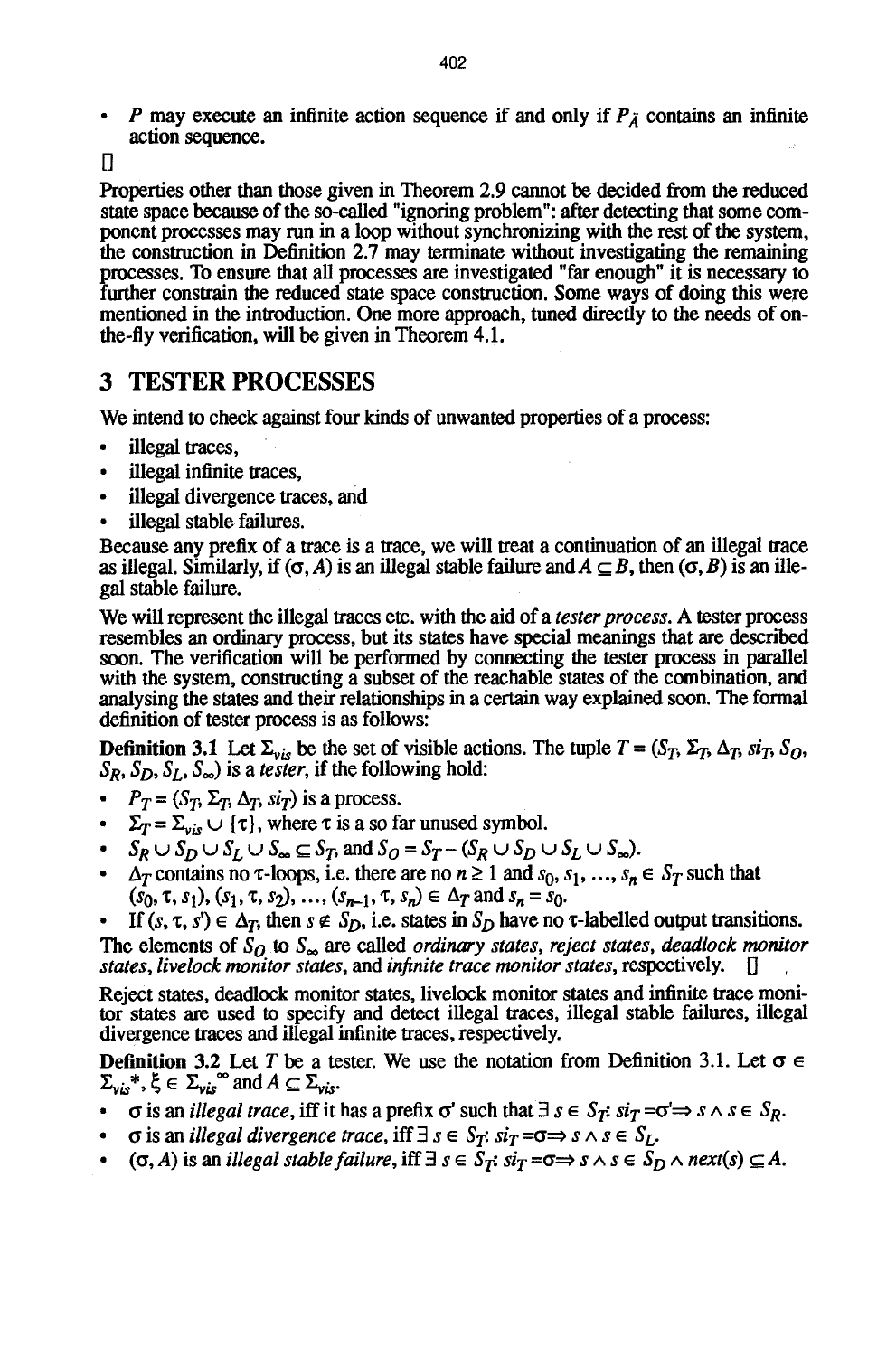- $\bullet$   $\xi$  is an *illegal infinite trace*, iff there are  $s_0, s_1, s_2, \ldots \in S_T$  and  $a_1, a_2, \ldots \in \Sigma_T$  such that  $s_0 = si$ ,  $s_0 = a_1 \rightarrow s_1 \rightarrow a_2 \rightarrow \dots$ ,  $vis(a_1 a_2 \dots) = \xi$ , and  $s_i \in S_\infty$  for infinitely many values of i.
- $\prod$

The following resuk is fairly obvious from Definitions 3.1 and 3.2, and the fact that we required that the number of states of a process is finite. It gives necessary and sufficient conditions for detecting violations by  $P<sub>S</sub>$  against the specification represented by T from the state space of  $\overline{P}_T \parallel P_S$ .

**Theorem 3.3** Let  $P_S = (S_S, \Sigma_S, \Delta_S, \text{sig})$  be a process, and T a tester such that  $\tau \notin \Sigma_S$  and  $\Sigma_{vis} \subseteq \Sigma_S$ . We use the notation from Definition 3.1. Let C1 to C4 be the following conditions on  $P = P_T \parallel P_S$ :

- C1 There is  $(s_T, s_S) \in reach(P)$  such that  $s_T \in S_R$ .
- C2 There is  $s = (s_T, s_S) \in reach(P)$  such that  $s_T \in S_D$  and  $next(P, s) = \emptyset$ . (That is, a deadlock state  $(s_T, s_S)$  is reachable such that  $s_T \in S_D$ .)
- **C3** There are  $n \ge 1$ ,  $s_T \in S_L$ ,  $s_{S0}$ ,  $s_{S1}$ , ...,  $s_{Sn} \in S_S$ , and  $a_1, a_2, ..., a_n \in S_S \Sigma_{vis}$  such that  $(s_T, s_{S0}) \in reach(P)$ ,  $s_{Sn} = s_{S0}$ , and  $(s_T, s_{Si-1}) -a_i \rightarrow (s_T, s_{Si})$  for  $1 \le i \le n$ . (That is, a loop is reachable such that all transitions in it correspond to  $\Sigma_S - \Sigma_{vis}$ , and at least one (equivalently, every) state  $(s_T, s_S)$  in it has the property that  $s_T \in S_I$ .)
- C4 There are  $n \ge 1$ ,  $a_1, a_2, ..., a_n \in \Sigma_S \cup \{ \tau \}$  and  $(s_{T_0}, s_{S_0}), (s_{T_1}, s_{S_1}), ..., (s_{T_n}, s_{S_n})$ *reach(P)* such that  $s_{Tn} = s_{T0}$ ,  $s_{Sn} = s_{S0}$ ,  $(s_{Ti-1}, s_{Si-1}) - a_i \rightarrow (s_{Ti}, s_{Si})$  for  $1 \le i \le n$ ,  $s_{T0}$  $\in S_{\infty}$ , and  $a_1 \in \Sigma_{\nu i s} \cup {\tau}.$

(That is, a loop is reachable such that at least one transition in the loop corresponds to  $\Sigma_{vis} \cup \{\tau\}$ , and the start state  $(s_T, s_S)$  of that transition has the property that  $s_T \in S_{\infty}$ . Note that due to the "no  $\tau$ -loops" assumption in Definition 3.1, every loop of P containing a  $\tau$ -transition contains also an a-transition such that  $a \in \Sigma_{\nu|S}$ .

We have

- $tr(P<sub>S</sub>)$  contains an illegal trace if and only if C1 holds.
- *9 sfail(Ps)* contains an illegal stable failure if and only if C2 holds.
- $divtr(P<sub>S</sub>)$  contains an illegal divergence trace if and only if C3 holds.
- *inftr(P<sub>S</sub>)* contains an illegal infinite trace if and only if C4 holds.
- $\overline{\mathbf{u}}$

Some words about the relationship between testers and Btichi automata are perhaps appropriate here. A Büchi automaton can be straightforwardly simulated by a tester, by letting the states corresponding to the accept states of the Buchi automaton to be simultaneously both livelock monitor states and infinite trace monitor states. The fact that a tester process  $P_T$  is not synchronised to every action of the system  $P_S$  has the consequence that infinite executions of *Ps* correspond to two kinds of infinite executions of  $P = P_T$  If  $P_S$ : those which are participated infinitely often by  $P_T$ , and those which are not. This distinction is reflected in testers by having two kinds of infinite accept states, namely  $S_{\infty}$  and  $S_{L}$ . To simulate a Büchi automaton this distinction need not be enforced.

In our context the above mentioned distinction is useful, however, because the two kinds of loops correspond to two different kinds of errors. It can be shown that if legal traces etc. are specified by giving a finite state process such that exactly its traces etc. are legal, then another finite state process cannot have illegal infinite traces without having also illegal finite traces. That is, the only way to introduce illegal infinite traces without introducing illegal finite traces is to add some fairness assumptions to the specification process. (Therefore, we may divide liveness properties to "ordinary" and "fair" according to whether their violations appear as C3 or C4 errors.) So, in the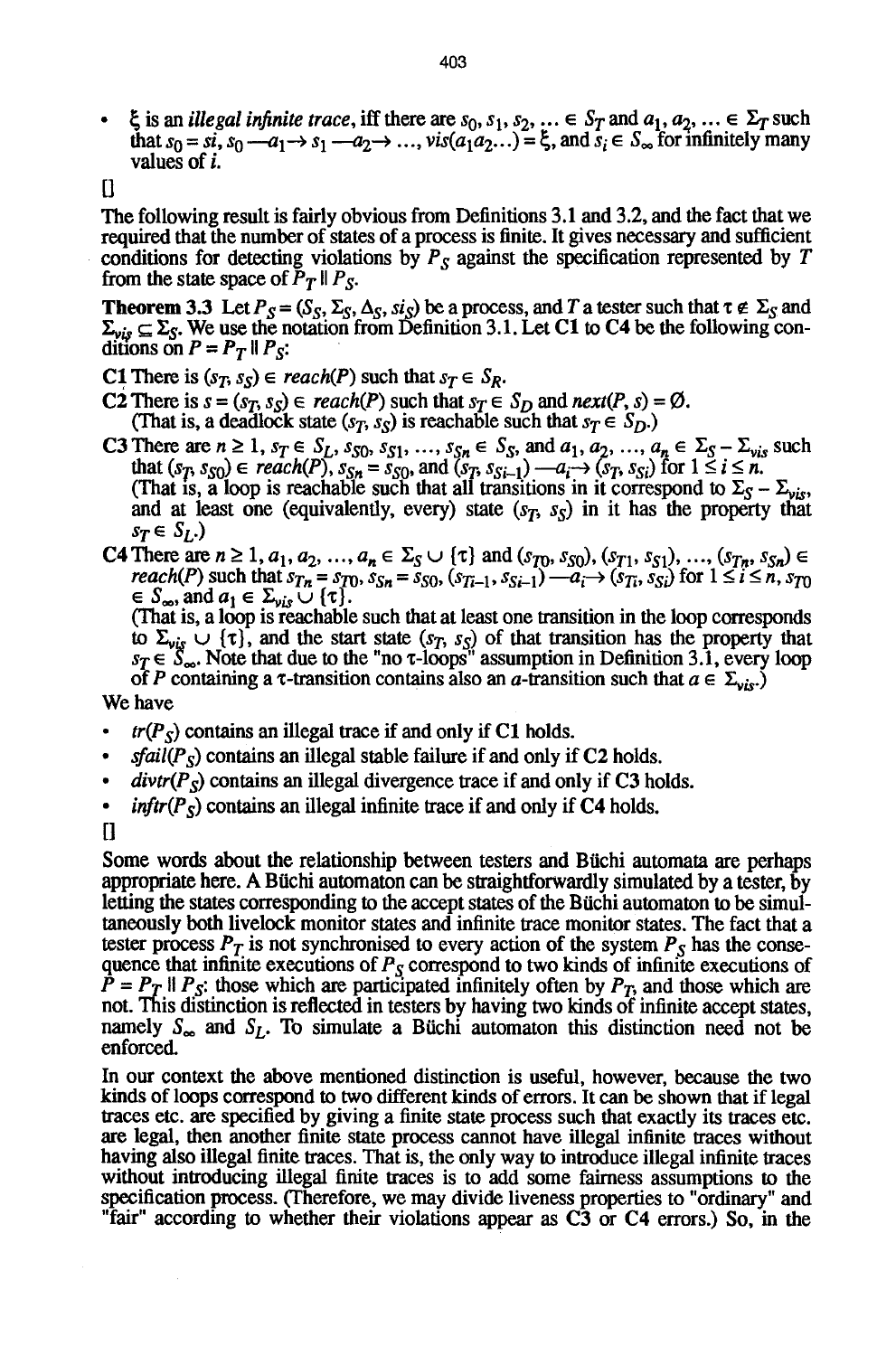absence of fairness assumptions, the ability to test illegal infinite trace errors is not needed. This is an advantage because, as we show next, illegal divergence traces can be tested with a simpler algorithm than illegal infinite traces. By the way, a finite state process can be converted to a tester algorithmically, by applying finite automaton determinization construction, and the canonical tester theory from [Brinksma 88] in a certain way.

Algorithm 3.4 below can be used for efficient on-the-fly detection of error conditions C1, C2 and C3. C1 and C2 can obviously be checked from each reachable state separately. To check C3 the algorithm performs depth-first searches using only the transitions  $(s_T, s_S) \rightarrow a \rightarrow (s'_T, s'_S)$  such that  $a \in \Sigma_S - \Sigma_{vis}$  and  $s_T \in S_L$ . During such a depthfirst search also other transitions are investigated to ensure that the whole state space is eventually covered, but, in order to not confuse the depth-first search order, the resulting states are neither entered nor marked found at this stage. Instead, they are stored into the set *mainset,* from which they are one by one taken to investigation when the previous depth-first searches have terminated. The *stack* variable contains the search stack of the depth-first searches. The "Supertrace" hash table technique can be used to keep track of which states have been marked "found", if a memory saving incomplete verification algorithm is desired. Algorithm 3.4 is closely related to Algorithm 3 in [Valmari 90] and Algorithm 4.19 in [Valmari 92].

#### **Algorithm 3.4**

```
(* See Definition 3.1, Theorem 3.3, and text for explanation of notation. *)
```

```
stack := \emptyset; mainset := {si}; checkC1C2(si); (* si = (s_i, s_i, s_i)*)
while mainset \neq \emptyset do
    let s \in mainset; mainset := mainset – {s};
    if not found(s) then push s to stack; mark s found endif; 
    while stack \neq \emptyset do
        let s = (s_T, s_S) = \text{top}(stack);if there is an uninvestigated (s, a, s') such that s \rightarrow s' then
             mark (s, a, s') investigated;
             if not found(s') then
                 checkCIC2(s3; 
                 if a \in \Sigma_S - \Sigma_{\nu i} and s_T \in S_L then
                     push s' to stack; mark s' found
                 else 
                     mainset := mainset \cup \{s'\}endif 
             elsif a \in \Sigma_S - \Sigma_{\nu i_S} and s_T \in S_L and s' \in stack then
                 report "C3 error"; halt 
             endif 
        else 
             pop s from stack 
        endif 
    endwhile 
endwhile 
procedure checkC1C2((s_T, s_S): state) is
    if s_T \in S_R then report "C1 error"; halt
    elsif s_T \in S_D and next(P, (s_T, s_S)) = \emptyset then report "C2 error"; halt
    endif 
endproced
```
 $\prod$ 

To check the error condition C4 one has to find or demonstrate the absence of a reachable loop containing a transition in a certain set  $\Delta_{C4}$  of transitions. In [Courcoubetis &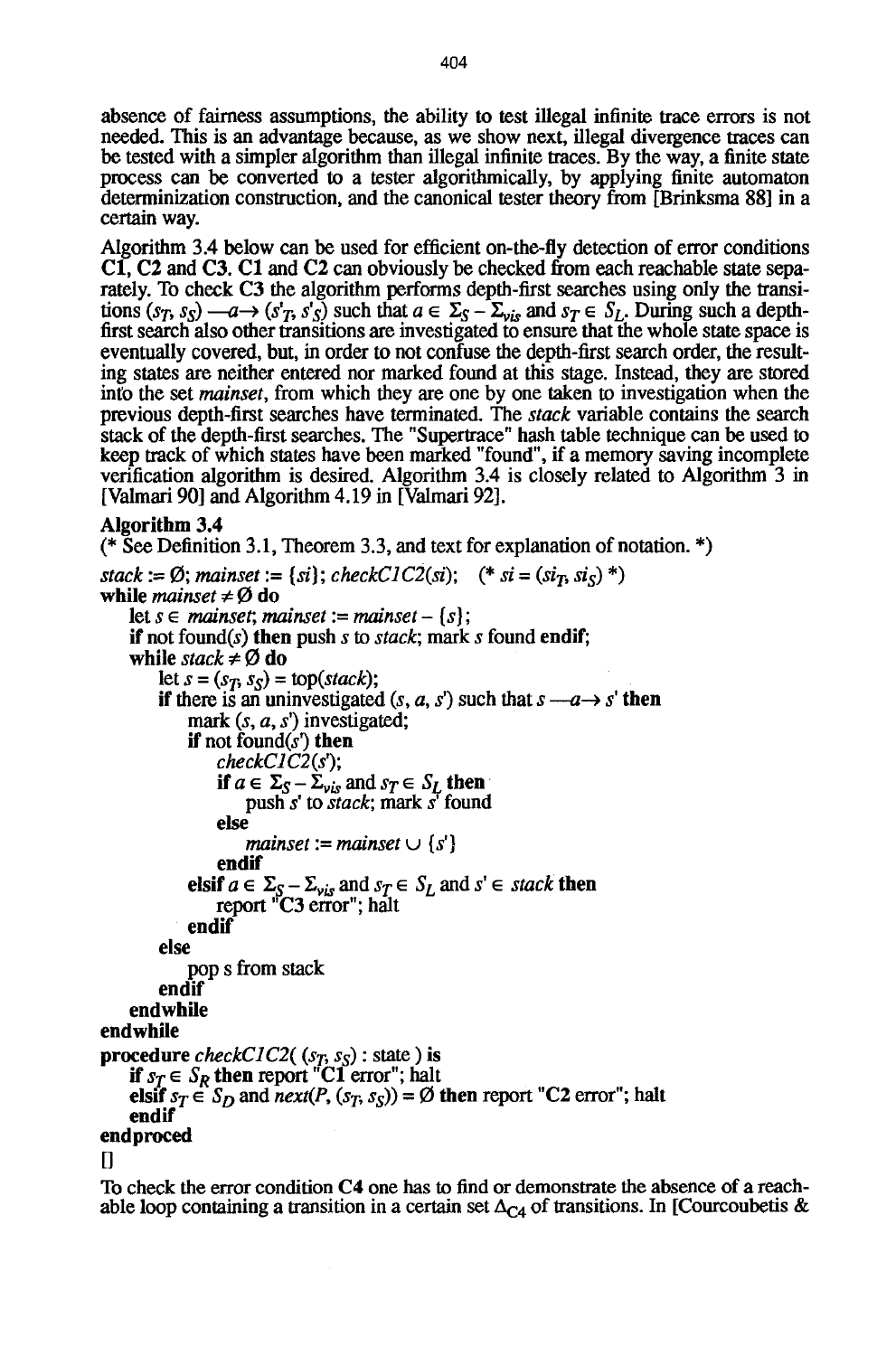90] an algorithm is given for on-the-fly detection of a reachable loop going through a state in a certain set  $S_{C4}$  of states. This algorithm can be adapted to our problem simply by pretending that each transition in  $\Delta_{C4}$  has an imaginary middle state, and  $S_{C4}$  consists of these middle states. Of course, also the [Courcoubetis & 90] algorithm can be decorated with calls to *checkCIC2, to* detect violations of C1, C2 and C4 in the same ran.

## **4 USE OF STUBBORN SETS WITH TESTER PROCESSES**

The following theorem shows that if the stubborn sets used during reduced state space generation are selected in a suitable way, then at least one of the conditions C1 to C4 from Theorem 3.3 holds in the reduced state space if and only if at least one of them holds in the ordinary state space. Consequently, as stated in the corollary after the theorem, the reduced state space can be used to verify that the system satisfies the properties represented by the tester, or to find *one* violation against the properties. The theorem and corollary do not guarantee that *all* violations, or even an example of *every kind* of violations are found, however, but this is not usually needed anyway.

**Theorem 4.1** Let  $P_S = P_1 \parallel P_2 \parallel ... \parallel P_h = (S_S, \Sigma_S, \Delta_S, si_S)$  be a parallel composition of processes. Let T be a tester such that  $\tau \notin \Sigma_S$  and  $\Sigma_{vis} \subseteq \Sigma_S$ , and the notation from Definition 3.1 is used. Let A be a stubborn set generator of  $P = P_T \parallel P_1 \parallel P_2 \parallel ... \parallel P_h$ , and let  $(S_{\tilde{A}}, \Sigma, \Delta_{\tilde{A}}, s_i)$  be the reduced state space of P determined by  $\tilde{A}$ . Let  $\tilde{C}i$ ,  $1 \le i \le 4$ , be as in Theorem 3.3. If for every  $s = (s_T, s_1, s_2, ..., s_h) \in S_{\tilde{A}}$ 

(1) If  $s_T \notin S_L$ , then  $\Sigma_T \subseteq \tilde{A}(s)$ .

(2) If  $s_T \in S_L$  and there is  $a \in \Sigma_S - \Sigma_{vis}$  such that  $s \rightarrow a \rightarrow$ ,

then there is  $a \in A(s) \cap (\Sigma_s - \Sigma_{vis})$  such that  $s \rightarrow a \rightarrow$ .

then

If Ci holds for  $(S_{\tilde{A}}, \Sigma, \Delta_{\tilde{A}}, s_i)$ , then Ci holds for P.

If Ci holds for P, then Ci or C3 holds for  $(S_{\tilde{A}}, \Sigma, \Delta_{\tilde{A}}, s_i)$ .

**Proof** The first claim is easy: if any of Ci holds for  $(S_{\tilde{A}}, \Sigma, \Delta_{\tilde{A}}, s_i)$ , then by Theorem 2.8 it holds also for P. In the case of C2, the first part of Theorem 2.9 is also used.

The details of the proof of the second claim are omitted due to the length of the proof. The basic argument is the following: given an execution  $(s_{T_0}, s_{S_0}) -a_1 \rightarrow (s_{T_1}, s_{S_1})$  $-a_2 \rightarrow \ldots$  where at least one  $a_k$  belongs to  $\Sigma_{vis}$ , two things can happen. If  $s_{T_0} \notin S_L$ , then assumption (1) of the theorem forces the stubborn set method to execute one of  $a_1, ..., a_k$ . This guarantees that  $P_T$  eventually proceeds. If  $s_{T0} \in S_L$ , then either only a finite number of  $a \in \Sigma_S - \Sigma_{vis}$  are taken before  $P_T$  proceeds, in which case  $P_T$  eventually proceeds; or an infinite number of them are taken, in which case C3 holds. So, as long as C3 does not hold,  $P_T$  is guaranteed to proceed in the reduced state space as far as necessary to detect any of  $Ci$ . In the cases of C1 and C4 this is sufficient. Regarding C3, after  $P_T$  has reached an  $s_T$  such that  $s_T \in S_L$ , it is necessary for  $P_S$  to proceed alone until a loop is found. Assumption (2) guarantees that this will happen if it is possible. The case of C2 comes directly from Theorem 2.9 (it does not need the C3-option).

Corollary 4.2 Let  $P_S$ , T, and  $(S_A, \Sigma, \Delta_A, s)$  be as in Theorem 4.1. The system  $P_S$  satisfies the specification represented by T if and only if none of C1 to C4 holds in  $(S_{\tilde{A}}, \Sigma, \Delta_{\tilde{A}}, s_i)$ . []

To check efficiently on-the-fly whether any of C1 to C4 holds in  $(S_{\tilde{A}}, \Sigma, \Delta_{\tilde{A}}, s_i)$ , one has to combine the use of stubborn sets to Algorithm 3.4 and to the [Courcoubetis & 90] algorithm. This is done by restricting the investigation of output transitions of each state s to the stubborn set  $\hat{A}(s)$ . In the case of Algorithm 3.4 this is done by replacing the line

if there is an uninvestigated  $(s, a, s')$  such that  $s \rightarrow a \rightarrow s'$  then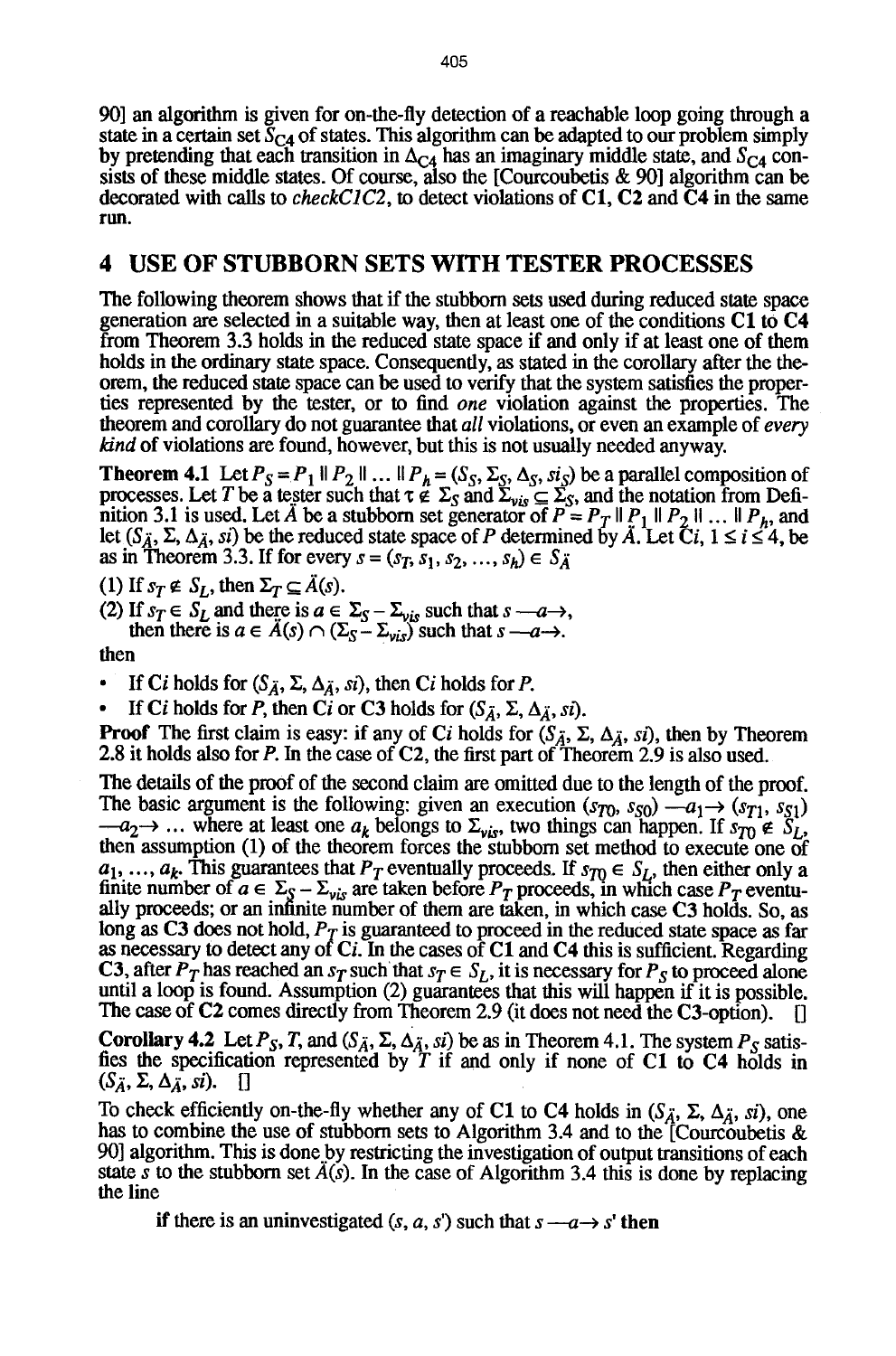by the line

**if** there is an uninvestigated  $(s, a, s')$  such that  $s \rightarrow a \rightarrow s'$  and  $a \in \hat{A}(s)$  then.

To implement the stubborn set on-the-fly verification method suggested by Corollary 4.2, Algorithm 3.4 and the [Courcoubetis & 90] algorithm, an efficient algorithm is needed for one more task: the computation of  $\ddot{A}(s)$ . The construction of stubborn sets satisfying certain properties has been discussed in detail in [Valmari 90] and [Valmari 92]. We now repeat the basic ideas and then adapt them to the needs of Theorem 4.1.

With little loss of generality, the stubborn set construction problem can be rewritten as the problem of finding certain kinds of subgraphs of a graph  $G(s) = (V, E_s)$  derived from the system  $P_T \parallel P_1 \parallel P_2 \parallel ... \parallel P_h$  and its current state  $s = (s_T, s_1, s_2, ..., s_h)$ . The set of vertices of  $G(s)$  is  $V = \Sigma \cup \{T, 1, 2, ..., h\}$ . The edges  $E_s$  of  $G(s)$  correspond directly to (1) and (2) of Definition 2.5 as follows. Let  $a \in \Sigma$ . First, if  $s \rightarrow a \rightarrow$ , then there is an edge from a to every  $i \in \{T, 1, 2, ..., h\}$  such that  $a \in \Sigma_i$ . Second, if  $\neg(s \rightarrow a \rightarrow s)$ , then there is an edge from a to an arbitrarily chosen  $i \in \{T, 1, 2, ..., h\}$ such that  $a \in \Sigma_i$  and  $a \notin next(P_i, s_i)$  (the arbitrariness here causes the "little loss of generality" mentioned above). Finally, from each  $i \in \{T, 1, 2, ..., h\}$  there is an edge to every  $a \in next(P_i, s_i)$ . The graph  $G(s)$  has  $O(h + |\Sigma| + 1)$  vertices and  $O((h + 1) \cdot |\Sigma|)$ edges.

For any vertex a of *G(s),* let *closure(a)* denote the set of vertices of *G(s)* reachable from *a* in  $G(s)$ . Also, if  $A \subseteq V$ , then *closure*(A) is the union of *closure*(*a*) for  $a \in A$ . Due to the construction of  $G(s)$ , if  $a \in \Sigma$  and  $s \longrightarrow$ , then *closure(a)*  $\cap \Sigma$  is stubborn. Of course, we want to keep the number of enabled actions in a stubborn set small to obtain a small reduced state space. Unfortunately, the set *closure(a)*  $\cap \Sigma$  for an arbitrary enabled a is not necessarily very good in this respect. Much better stubborn sets can be found by analysing the strong components of *G(s).* Strong components can be found in depth-first order by an algorithm described in [Aho &  $74$ ] Section 5.5. The first strong component containing an enabled action  $a<sup>i</sup>$  found by the algorithm has the property that no other strong component reachable from it contains enabled actions. Therefore, *closure(a')*  $\cap$   $\Sigma$  is a locally optimal stubborn set among those represented by *G(s)*. Similarly, a locally  $G(s)$ -optimal stubborn set containing an enabled action  $a \in$  $\Sigma_{S} - \Sigma_{vis}$  can be found by searching for a strong component until one containing an enabled action from  $\Sigma_{\rm S} - \Sigma_{\rm vis}$  is found. These considerations lead to the following algorithm implementing  $\vec{A}(s)$ .

### **Algorithm 4.3**

**function**  $\overline{A}(s = (s_T, s_S) : \text{state})$  : set of actions is **if**  $s_T \notin S_t$ , **then**  $\ddot{A} := \ddot{c}$ *losure* $(\Sigma_T) \cap \Sigma$ **elsif**  $next(P, s) \cap (\Sigma_S - \Sigma_{vis}) \neq \emptyset$  then run the strong component search algorithm until a strong component is found such that it contains an enabled action  $a \in \Sigma_S - \Sigma_{vis};$  $\overline{A}$  := closure(a)  $\cap \Sigma$ **else**  $\ddot{A} := \emptyset$ **endif;**  *if*  $\ddot{A} \cap next(P, s) = \emptyset$  and  $next(P, s) \neq \emptyset$  then run the strong component search algorithm until a strong component is found such that it contains an enabled action a;  $\overline{A} := \overline{A} \cup (closure(a) \cap \Sigma)$ **endif; return**  $\tilde{A}$ **endfunction**   $\mathbf \Pi$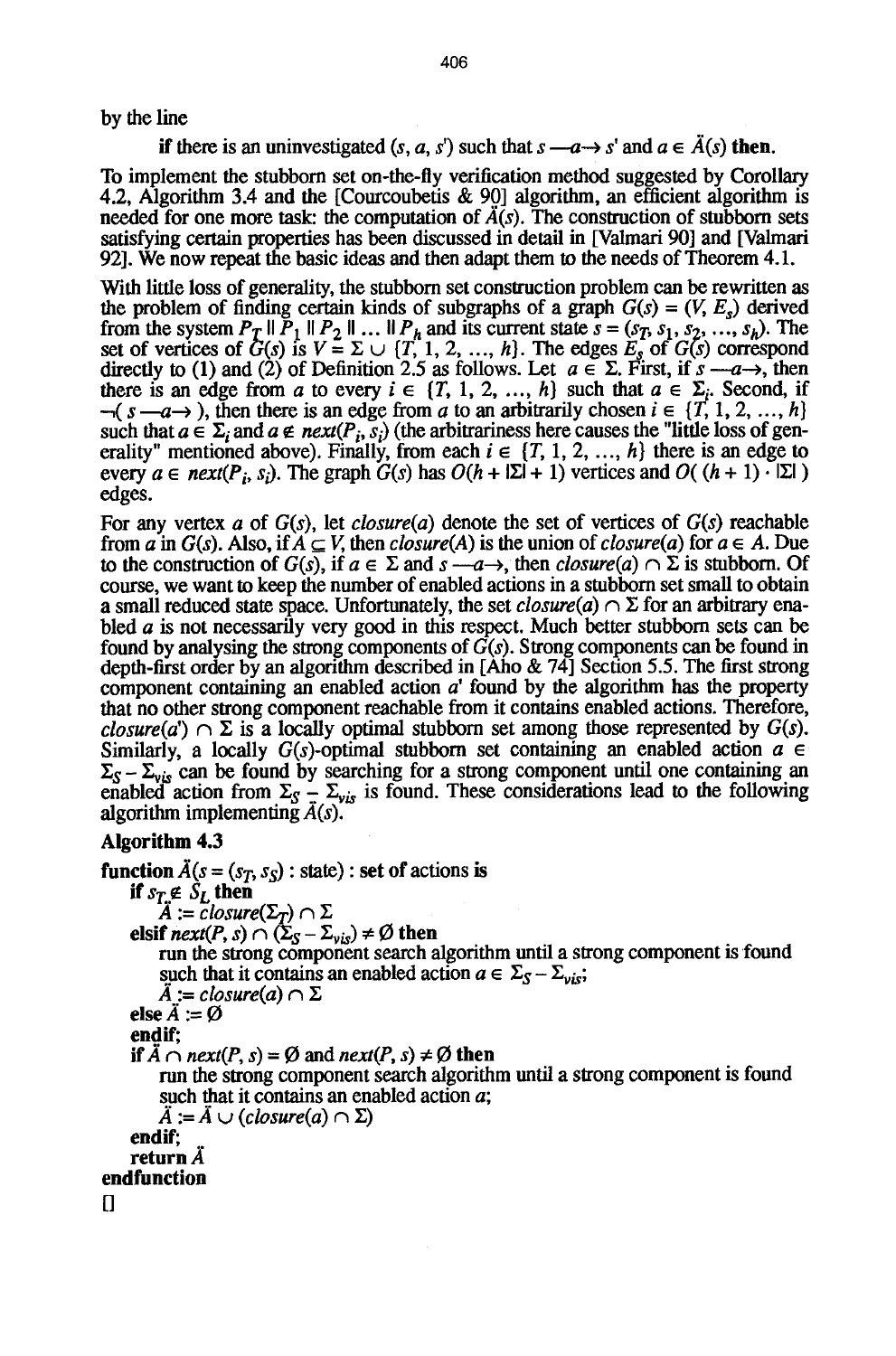The above algorithm first tests for the conditions in assumptions (1) and (2) of Theorem 4.1. If either of the conditions holds, the algorithm computes a semistubbom set guided by the assumption. This set is not necessarily stubborn, however, because it is not guaranteed to contain an enabled action. Furthermore, it is not even computed, if  $s_T$  $S_L$  and next(P, s)  $\cap$  ( $\Sigma_s - \Sigma_{vis}$ ) = Ø. Therefore, the algorithm finally computes a truly stubborn set if necessary  $(A \cap next(P, s) = \emptyset)$ , and possible  $(\textit{next}(P, s) \neq \emptyset)$ . Because the strong component search algorithm consumes  $\overline{O}(V + E_S)$  time and the closures can be computed by graph traversal, Algorithm 4.3 can be implemented to run in  $O((h+1)\cdot|\Sigma|)$  time.

## **5 CONCLUSIONS**

We presented an on-the-fly stubborn set verification method for four kinds of properties of systems. The properties are represented as a tester process, with four kinds of different states for error detection. The tester process is synchronized with the system under analysis, and errors in the behaviour of the system are detected by searching for two kinds of states and two kinds of loops in the state space of the combination. We showed how stubborn sets can be used to construct a reduced state space of the combination such that it can replace the ordinary state space of the combination for error detection. We also gave an algorithm for on-the-fly detection of three kinds of errors, and showed how an algorithm in [Courcoubetis & 90] can be used to detect errors of the fourth class on-the-fly. These algorithms, including their stubborn set versions, can be used in connection with Holzmann's "Supertrace".

Our division of errors to four classes was motivated partly by the fact that each class has a natural meaning in process algebraic theories, and partly by the existence of separate verification algorithms for the two classes requiring loop detection. Although most of what can be expressed with our testers can be represented by Biichi automata (Biichi automata probably cannot fully distinguish between divergence and deadlock, which testers can do — see [Kaivola  $\&$  92]) and thus could be verified with only one type of error condition, we believe that our distinction is useful in that it allows certain properties to be verified more efficiently. Our algorithm for detecting divergence errors is expected to be faster than the [Courcoubetis & 90] algorithm on the same problem, because the former finds an illegal loop immediately when all transitions in it have been found, whereas the latter investigates fully the area below the loop in the search order before attempting loop detection. Furthermore, our algorithm searches the state space only once, while the [Courcoubetis & 90] algorithm does it twice. Of course, these arguments are only informal; we do not have any analytical or experimental results about the relative speeds of the two algorithms.

We solved the so-called "ignoring problem" of stubborn sets by requiring that the stubborn set contains all actions of the tester except when the tester is expecting an illegal livelock (assumption (1) of Theorem 4.1). This makes our approach very goal-oriented: the stubborn set selection favours actions which make progress towards an error condition over those which do not. The price we paid for this is that we have to repeatedly compute  $\tilde{A}_T = closure(\Sigma_T) \cap \Sigma$  and include it to the stubborn set. However, its computation is relatively fast. Note that the inclusion of  $\tilde{A}_T$  to the stubborn set does not mean that unduly many enabled actions are included. Instead, the enabled actions in  $\tilde{A}_T$ are exactly those whose execution may eventually lead to progress of the tester, as far as the stubborn set method can know. The set  $A_T$  may contain many disabled actions, but this is not a problem, because disabled actions do not introduce states into the reduced state space. However, their presence guides the method to select the stubborn set leading most directly to error conditions.

How good is our method? At the time of finishing this article no experimental or analytical results were available. But the not-on-the-fly versions of the stubborn set method have proven very powerful (e.g. reduction from  $9n2^{n-2}$  to 5n states in a n-cus